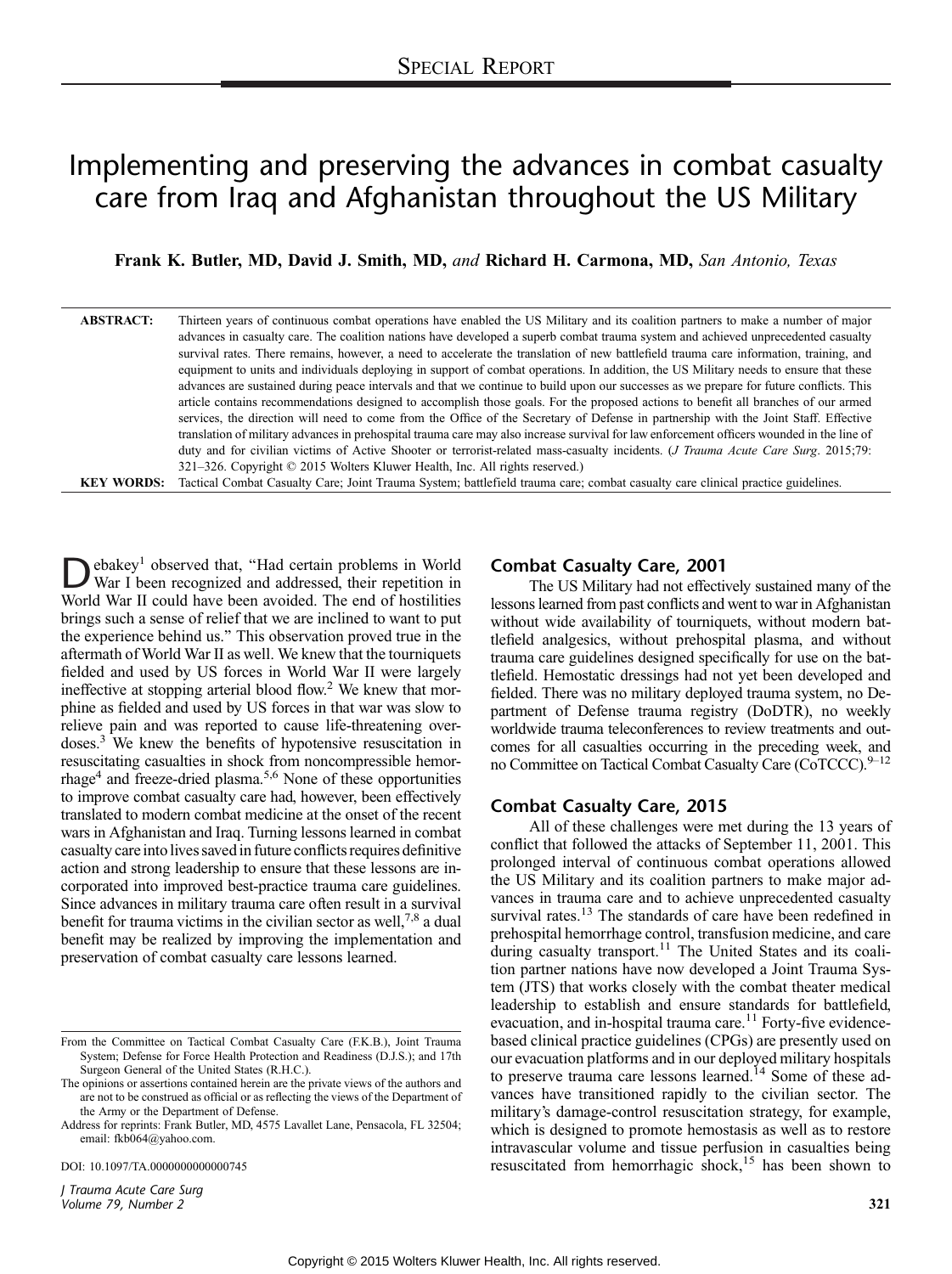#### TABLE 1. Tactical Combat Casualty Care, 2015

US combat medics, corpsmen, and pararescuemen are now taught battlefield trauma care techniques based on the TCCC guidelines. These guidelines are reviewed on an ongoing basis and updated as needed by the CoTCCC. Once approved by the JTS, updated versions of the TCCC guidelines are posted on the JTS Web site, as well as those sponsored by the Military Health System, the National Association of Emergency Medical Technicians, the Special Operations Medical Association, and the Journal of Special Operations Medicine. At 3-year to 4-year intervals, the TCCC guidelines are also published in new editions of the Prehospital Trauma Life Support textbook. TCCC training is now provided to all US combat medical personnel and includes the following:12,34

& Phased care in the tactical environment to ensure that good medicine is combined with good small-unit tactics. The three defined phases of care are as follows:

Care under fire

Tactical field care

Tactical evacuation (TACEVAC) care

& Casualty and medic actions during the care under fire phase reflect the imperative to gain and preserve the tactical advantage, with only tourniquets currently recommended as standard medical care in this phase

& The aggressive use of CoTCCC-recommended tourniquets for the initial control of life-threatening extremity hemorrhage, followed by removal of the tourniquet when feasible in the tactical field care or TACEVAC phases of care & The use of CoTCCC-recommended hemostatic dressings to control life-

threatening external hemorrhage from sites that are not amenable to tourniquet use

& The use of junctional tourniquets as an adjunct to external hemorrhage control at junctional bleeding sites (e.g., axilla and groin)

& Initial management of the airway in casualties with maxillofacial trauma that consists of having the casualty sit up and lean forward if possible, thus allowing blood to simply drain out of the oropharynx and thus clear the airway

& The use of nasopharyngeal airways to protect the airway in unconscious casualties when there is no airway obstruction from direct maxillofacial or neck trauma

& Surgical airways for airway obstruction in casualties with maxillofacial or neck trauma in whom the use of the sit-up and lean-forward position is not feasible or not successful

& Aggressive needle thoracostomy with a 14-gauge, 3.25-in needle for suspected tension pneumothorax

& Vented chest seals for casualties with open pneumothoraces

& A different approach to spinal immobilization: the use of this technique is not emphasized for casualties with penetrating trauma only but is still recommended for use as tactically feasible when blunt trauma is present

& Intravenous access only when required for medications or fluid resuscitation & The preferential use of a saline lock for intravenous access instead of

having to have intravenous fluids running to keep the vein open

& The use of intraosseous techniques when intravenous vascular access is needed but difficult to obtain

& Early use of tranexamic acid in the prehospital phase of care (before fluid resuscitation) for casualties in or at risk of hemorrhagic shock

& Prehospital fluid resuscitation that emphasizes the use of damage-control resuscitation with whole blood or blood components in a 1:1 red blood cell-plasma ratio as soon as logistically feasible, even in the prehospital environment

& Hypotensive resuscitation with Hextend when blood products are not available

& Casualties with traumatic brain injury are treated with more aggressive fluid resuscitation and supplemental oxygen as needed to avoid hypotension and hypoxia

& Safer, faster, and more effective relief of pain from combat wounds through the use of the ''triple-option'' approach to battlefield analgesia that emphasizes the use of ketamine and oral transmucosal fentanyl citrate lozenges rather than intramuscular morphine

& Ondansetron for trauma or opioid-related nausea and vomiting

- & Prevention of hypothermia and secondary coagulopathy with improved technology to prevent heat loss in casualties
- & The prehospital use of moxifloxacin or ertapenem to reduce preventable deaths and morbidity from wound infections

& Tactical scenario-based combat trauma training to help combat medical providers grasp that battlefield trauma care must be consistent with good small-unit tactics and the particulars of each combat situation

 $\bullet$  The use of the DD Form 1380 (TCCC casualty card—June 2014) and electronic TCCC Medical After-Action Reports to improve the documentation of prehospital care

The uses as described here for fentanyl lozenges, tranexamic acid, moxifloxacin, and ertapenem are off-label, but all four medications are FDA-approved medications.

improve casualty survival<sup>16</sup> and is now used in more than  $70\%$ of US civilian trauma centers.<sup>17</sup>

In the area of prehospital care for combat casualties, the lack of high-quality evidence, organizational and doctrinal complexities, and divided responsibilities in the military structure have historically combined to make improvements in this phase of care difficult to achieve. Maughon<sup>18</sup> observed in 1970 that few real advances in battlefield trauma care had been made in the last 100 years. Prehospital combat casualty care has now been transformed by the concepts of Tactical Combat Casualty Care (TCCC).12 TCCC is the product of a joint US Special Operations Command and Uniformed Services University of the Health Sciences biomedical research effort. The TCCC guidelines are evidence-based trauma care guidelines designed specifically for use on the battlefield. They are reviewed and updated frequently by the CoTCCC, which is the prehospital arm of the JTS. The JTS is a directorate within the US Army Institute of Surgical Research (a component command of the US Army Medical Research and Materiel Command).<sup>12</sup> The TCCC guidelines include tourniquets, hemostatic dressings, new prehospital fluid resuscitation and analgesic strategies, and many other advances over prehospital care as it was practiced in  $2001<sup>12</sup>$  The use of TCCC-recommended interventions has been shown to improve outcomes for combat casualties<sup>19–24</sup> and to be well-suited for use on the battlefield.<sup>20</sup> They have been adopted widely throughout the US Military and by our coalition partner nations.<sup>22-31</sup> Although conducting well-designed prospective randomized studies on the impact of specific interventions on casualty outcomes in the inherent chaos of the tactical combat environment is not feasible, this challenge can largely be overcome by making optimal use of the available evidence and a clear understanding of the differences between civilian prehospital trauma care and care as it is provided on the battlefield  $32,33$  (Table 1).

## Improving Performance in Combat Casualty Care

The JTS now monitors outcomes in US and coalition casualties to identify opportunities to improve combat casualty care. Advances throughout the continuum of care produced a steady decline in the case-fatality rate among US casualties in Iraq and Afghanistan despite progressively increasing injury severity.<sup>35</sup> Another important metric in trauma care is fatalities that occur in casualties whose injuries were potentially survivable. $36$  Eastridge et al.<sup>10</sup> reviewed all 4,596 US combat fatalities during a 10-year period in the recent conflicts. This

**322 2015** Wolters Kluwer Health, Inc. All rights reserved.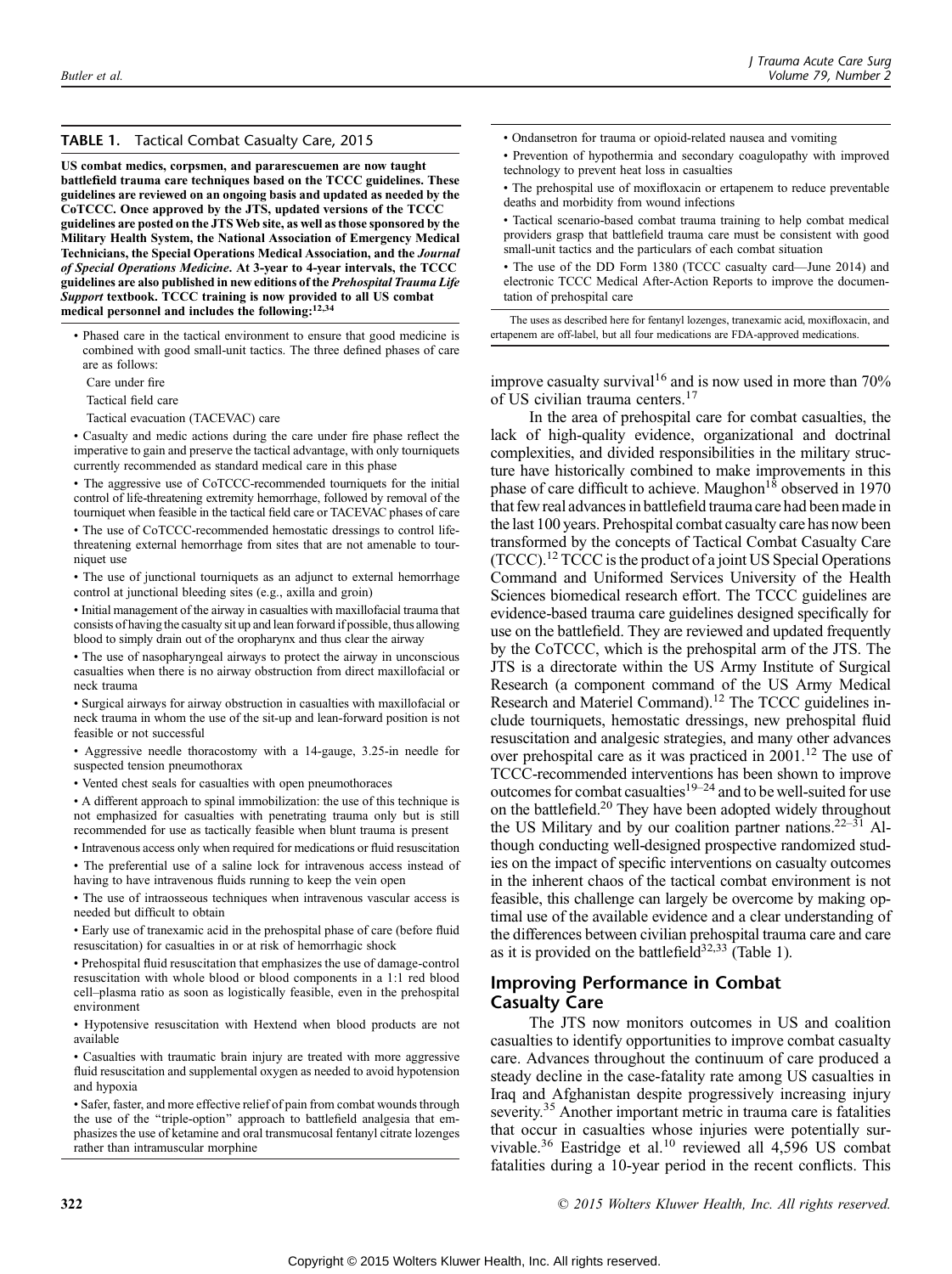study found that 24% of our prehospital combat fatalities succumbed to wounds that were potentially survivable. The study of Eastridge et al. determined the survivability of wounds based on a predefined set of anatomic injuries that were considered nonsurvivable and labeled all other injuries as potentially survivable. Tactical information relating to these fatalities such as prolonged engagements with hostile forces or other unavoidable delays in evacuation to medical treatment facilities with an emergency surgery capability was not available to the investigators and was therefore not considered. Injury survivability was determined based on anatomic autopsy findings alone. Many of these fatalities might have been avoided if lifesaving surgery had been immediately available for all seriously injured casualties, but the exigencies of combat usually preclude the availability of immediate surgical care. Noncompressible hemorrhage, which presently can only be controlled with surgery, was the cause of death in 67% of the potentially preventable fatalities identified in the study of Eastridge et al. It should be noted that this study spans a decade throughout which many advances in trauma care such as extremity and junctional tourniquets, hemostatic dressings, and damage-control resuscitation were introduced into use by US and coalition forces. The incidence of death from some types of injuries was therefore progressively reduced as the wars continued. The impact of increasing tourniquet use alone was striking. Death from extremity hemorrhage in US casualties (as a percentage of the 982 combat fatalities reviewed) was 7.8% in the period 2003 through  $2006<sup>37</sup>$  a period during which many US units did not use extremity tourniquets. Extremity tourniquets began to be more widely used by the military in 2005, and by the end of 2010, the incidence of potentially preventable death from extremity hemorrhage had been reduced to 2.6%, a decrease of  $66\%$ .<sup>10,37</sup>

While opportunities to improve in deployed hospitalbased care have been documented by Martin et al., $3\delta$  the study of Eastridge et al. found that the large majority of combat fatalities (87%) occur in the prehospital environment. This finding highlights the need to focus on battlefield trauma care in the effort to further improve casualty survival.<sup>10</sup> As West et al.<sup>36</sup> pointed out three decades ago, preventable deaths in trauma patients should not be regarded as acts of God and accepted as inevitable; they should rather be approached with careful, systematic review of the care provided and implementation of corrective action where needed.

The 75th Ranger Regiment has demonstrated that an unprecedented decrease in potentially preventable deaths can be achieved through command ownership and responsibility for the unit's prehospital trauma care program and by training all unit personnel-nonmedical combatants and medics-to perform TCCC.<sup>24</sup> There were 196 casualties (7.4% of fatalities) who died of exsanguination from extremity wounds in the prehospital phase of care in the Maughon study<sup>18</sup> and 77 deaths from this cause  $(7.8\%)$  in the study of Kelly et al.<sup>37</sup> As a result of the establishment of the TCCC-based Ranger First Responder program, with its strong emphasis on control of external hemorrhage, before the conflicts in Afghanistan and Iraq, there were no Ranger deaths from extremity hemorrhage in the 8.5 years of conflict included in this study.<sup>24</sup> TCCC was implemented in the Canadian Armed Forces in 1999. The article by Savage et al.<sup>22</sup>

noted that, despite the increasing severity of the injuries sustained by Canadian Forces (CF) in the recent conflicts, "... the CF experienced the highest casualty survival rate in history. Though this success is multifactorial, the determination and resolve of CF leadership to develop and deliver comprehensive, multileveled TCCC packages to soldiers and medics is a significant reason for that and has unquestionably saved the lives of Canadian, Coalition and Afghan Security Forces.''

Performance improvement methodology now used by the JTS includes weekly worldwide trauma teleconferences, focused reviews of information contained in the DoDTR to determine the impact of specific interventions on casualty outcomes,<sup>39</sup> and monthly conferences with the Armed Forces Medical Examiner System to discuss the causes of death in combat fatalities and how they might have been prevented. Opportunities to improve in prehospital care are addressed by ongoing updates to the TCCC guidelines;<sup>34</sup> similar opportunities for in-hospital and en route care are addressed by periodic changes to the JTS CPGs.<sup>14</sup> The ongoing updates to the JTS CPGs and the TCCC guidelines also help to identify evidence gaps in the trauma care literature and highlight the need for research projects designed to address these gaps. A prioritized list of proposed battlefield trauma care research efforts is currently being addressed by the JTS in a separate publication.

# Challenges to Effecting Change in Battlefield Trauma Care

In 2012 and 2013, two assessments of prehospital care in Afghanistan were conducted by the JTS at the request of the US Central Command (USCENTCOM). These assessments found that TCCC concepts, medications, and equipment had been implemented unevenly and incompletely across the battle space.<sup>40,41</sup> The failure to effectively implement these bestpractice battlefield trauma care guidelines occurred despite the endorsements by senior combat commanders and medical leaders in the US Military noted previously. These findings emphasize the point made by Mabry and DeLorenzo<sup>42</sup> that divided and overlapping responsibilities and authorities create challenges to optimizing trauma care across an enterprise as large and complex as the DoD. Just as the United States has hundreds of trauma centers and thousands of autonomous prehospital care systems, which can potentially slow the transition of advances in military prehospital trauma care into use in the civilian sector, the US Military has four armed services, six Geographic Combatant Commands, the US Special Operations Command and the US Transportation Command, all of which play a role in the care of combat casualties. Each of these organizations is authorized to operate autonomously with respect to combat casualty care unless directives are issued at the highest level of the military chain of command, which is the Secretary of Defense (SecDef ) acting on the advice of his or her chief medical advisor, the Assistant Secretary of Defense for Health Affairs. Lacking direction in the form of SecDef rule and Joint Staff doctrine, there is no assurance that advances in trauma care will be implemented consistently throughout the various components of the US Military. Secretary of Defense Robert Gates used his authority as the senior leader in the DoD to great effect in 2009, when he mandated a 60-minute maximum evacuation time in

 $\degree$  2015 Wolters Kluwer Health, Inc. All rights reserved.  $\degree$  323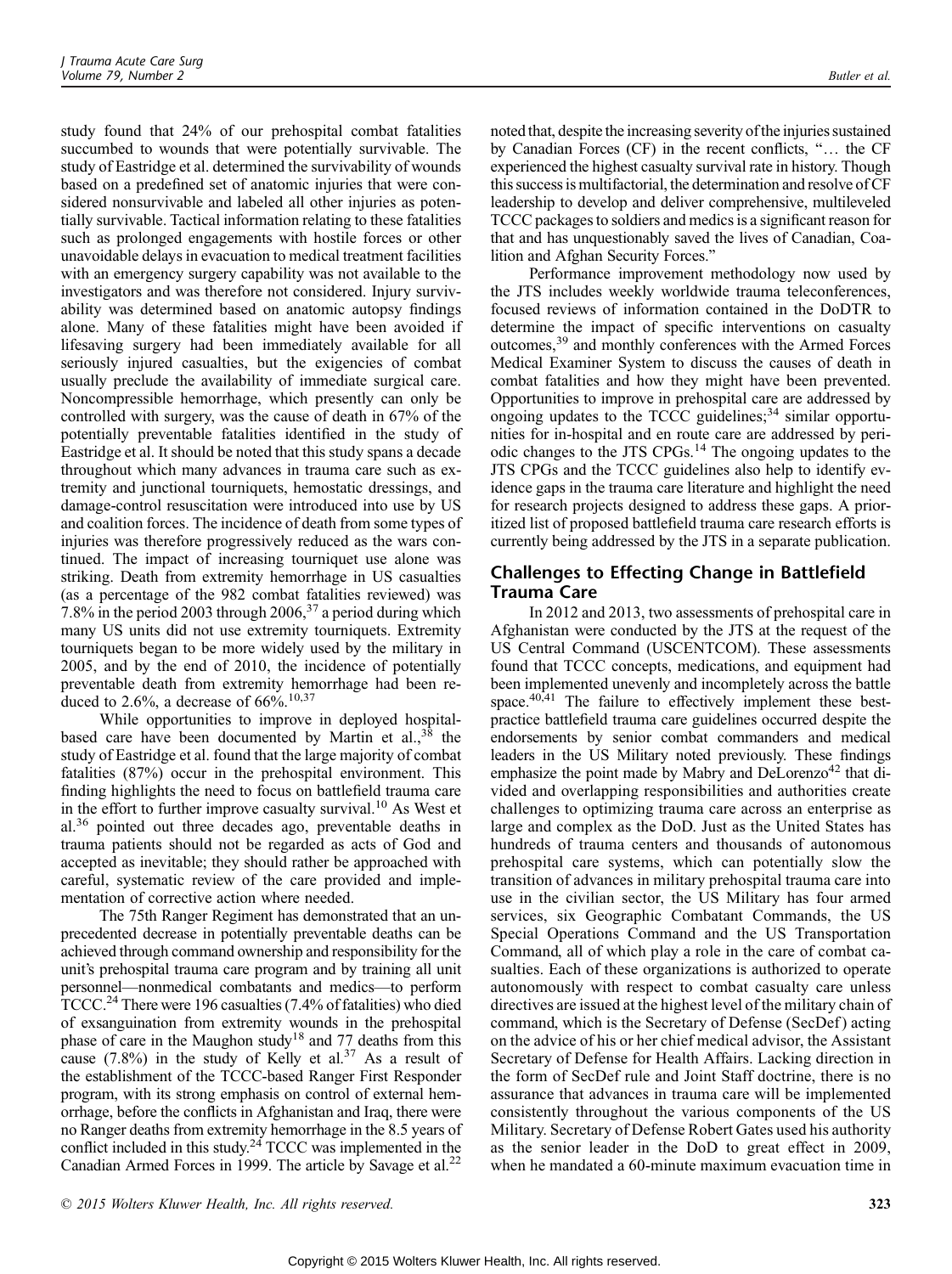Afghanistan.<sup>43</sup> Because of his position as SecDef, Secretary Gates' directive was implemented quickly throughout all US forces in Afghanistan. An analysis of JTS data to determine the resulting impact on casualty survival is currently pending.

Based on recommendations of the Defense Health Board (the senior external advisory body to the DoD on medical issues) and the JTS, the Assistant Secretary of Defense for Health Affairs and the Service Surgeons General have all endorsed and promulgated TCCC concepts for battlefield trauma care,<sup>23,27,28,44,45</sup> but ensuring that combat units are trained to respond properly to combat casualty scenarios is the responsibility of combat unit commanders. Combat commanders typically act on the advice of their unit surgeons, but most military physicians have limited training in administering a prehospital trauma care system, and many have little or no knowledge of TCCC concepts.<sup>40</sup> It is clearly not optimal to have physicians who have not been trained in TCCC supervising corpsmen, medics, and pararescuemen who have had this training.

The analyses performed by the two DoD survey teams described earlier also found that there may be prolonged delays in translating newly recommended trauma care techniques and technologies to combat units.<sup>40,41</sup> There is an urgent need to accelerate the implementation of advances in trauma care in deployed and deploying military units. Timely updates in newly recommended training, medications, and equipment are required if the US Military is to be successful in optimizing outcomes for our country's combat casualties through ongoing medical research and performance improvement efforts. Identifying opportunities to improve in prehospital trauma care, acting rapidly on these opportunities, and documenting the success of these innovations may also be of great benefit to civilian law enforcement officers and to victims of Active Shooter incidents, terrorist bombings, and victims of other types of noncombat trauma.33,46,47 The need for an increased focus on tourniquet use in prehospital trauma care, as pioneered by TCCC, has been recognized as one of the lessons learned from the Boston Marathon bombing.48,49

# Preserving the Advances in Combat Casualty Care

In light of the discussion earlier, how can we assure that the US Military will effectively capture the lessons learned in Afghanistan and Iraq and use them to save lives in the next war? As previously noted, lessons learned in previous wars have often been lost. There is at present no assurance that the casualty care lessons learned from our most recent conflicts will be translated into sustained improvements in care. We need to be resolute in capturing not just the clinical advances in trauma care that have been made in these wars but in preserving the process and infrastructure changes that were instrumental in effecting these clinical advances. The following proposed actions would codify the DoD's newly developed system for the production and implementation of ongoing, evidence-based improvements in combat casualty care:

1. Commanders at every level in the US Military should mandate TCCC as the standard for battlefield trauma care

and ensure that all combatants and medical personnel are trained in the current version of TCCC as developed by the DoD's trauma experts, the JTS, and posted on the JTS Web site. Combat units should be fully prepared to use TCCC concepts to treat casualties on the battlefield.

- 2. Combatant commanders should adopt the JTS CPGs as the standard of care for deployed military hospitals and evacuation platforms in their commands. All in-hospital and en route care trauma care providers should be trained in these CPGs before deployment.
- 3. The JTS should be a permanent entity within the Military Health System. Responsibility for managing and overseeing the JTS should rest at a senior and joint position within the DoD. The JTS should be empowered and resourced to act as the DoD's lead organization for trauma care. The JTS should serve as a direct resource for the battlefield trauma care provider, senior military medical leaders, the military Services, and the Combatant Commands.
- 4. All battle and nonbattle injury data, to include prehospital care, should be entered into the DoDTR, which should be managed by the JTS to support continuous performance improvement across the continuum of prevention and care.
- 5. Continuous learning is essential to a high reliability organization. Deaths that occur as a result of potentially survivable injuries and other major adverse outcomes should be identified and tracked by the JTS and the Armed Forces Medical Examiner System at establishedintervals as dictated by the number of US combat casualties sustained. The Assistant Secretary of Defense for Health Affairs and senior Service leadership should closely monitor these potentially preventable deaths and take action as needed to close the performance improvement loop.
- 6. No DoD-wide program exists at present to ensure that newly recommended technology, techniques, and medications in combat casualty care are quickly and reliably made available to those who care for our casualties. A medical Rapid Fielding Initiative program should be established to expedite delivery of newly recommended combat casualty care equipment and training to deployed and deploying forces and to gather feedback on the initial experience with this newly fielded equipment.
- 7. Military medical research should maintain a sharp focus on addressing the root causes of combat fatalities that result from potentially survivable injuries. Furthermore, a DoD-FDA Military Use Panel should be established and empowered to grant military-specific indications for products of compelling need to the military, such as dried plasma, fentanyl lozenges, tranexamic acid, and ketamine.
- 8. Training on TCCC guidelines and the JTS CPGs must be ongoing, even in peacetime, for all medical department personnel who may be entrusted with the lives of our country's wounded in the next armed conflict. This training, coupled with strong partnerships with civilian trauma centers to ensure sustainment of essential trauma skills, will ensure that our military's combat trauma care capability does not languish in times of peace.

Military medicine has progressively improved combat casualty care throughout the last 13 years of war. The US Military, in concert with its coalition partners, has now established a proven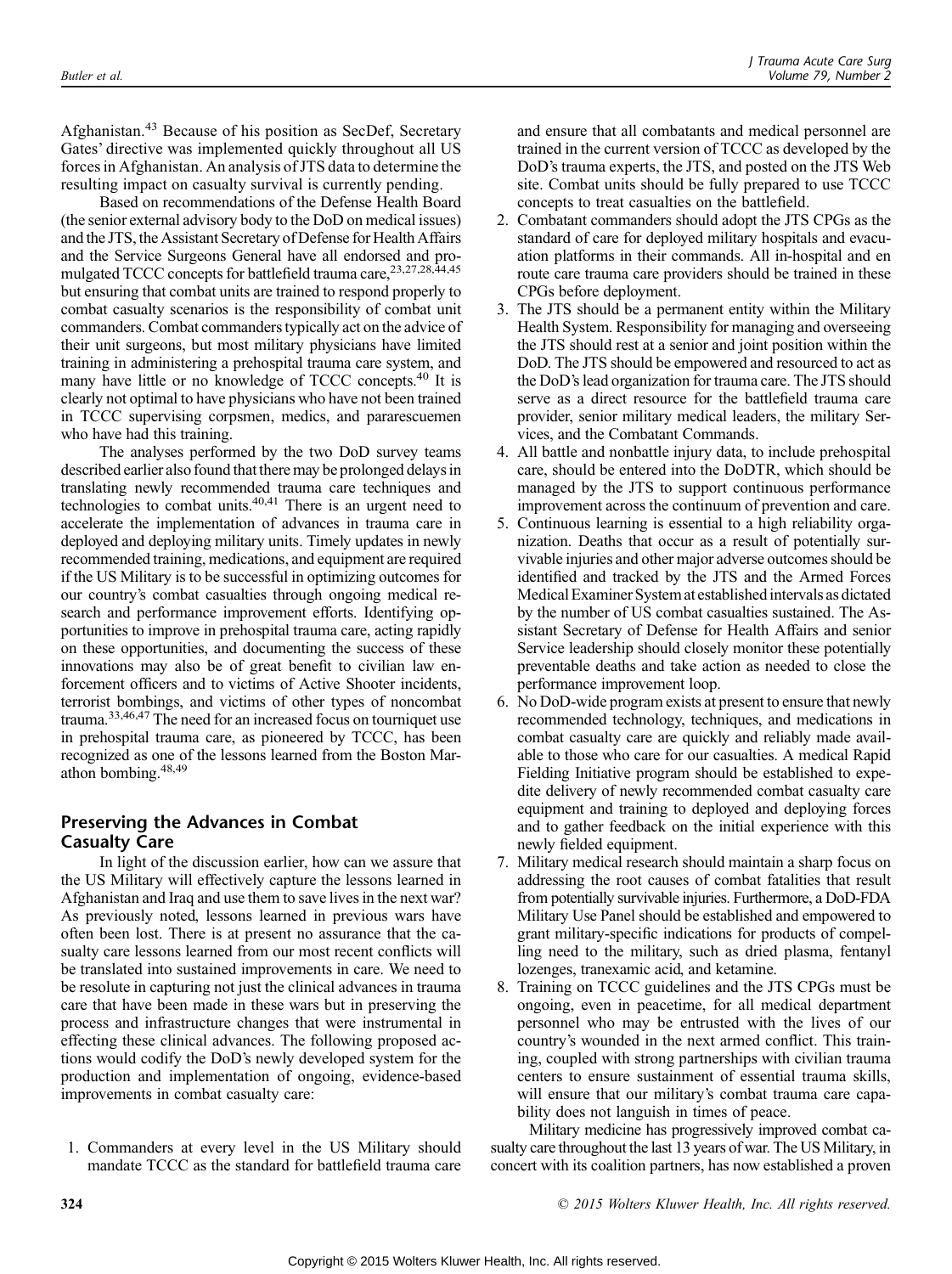combat trauma system that has achieved the best casualty outcomes in the history of modern warfare. It is now imperative that we sustain those advances and build upon our successes in preparation for future conflicts. Knowing the right things to do in combat casualty carewill not result in lives saved unless we act on this knowledge. For the actions proposed earlier to benefit the US Military as a whole, the direction will need to come from the Office of the Secretary of Defense in partnership with the Joint Staff. As a recent Associated Press article on combat trauma care noted, ''The currency of change in trauma medicine remains the blood of Soldiers.''50 Let us not re-pay this price again.

#### **DISCLOSURE**

The authors declare no conflicts of interest.

#### **REFERENCES**

- 1. Debakey ME. History, the torch that illuminates lessons from military medicine. Mil Med. 1996;161:711-716.
- 2. Wolff LH, Adkins TF. Tourniquet problems in war injuries. Bull US Army Med Dept. 1945;37:77-84.
- 3. Beecher H. Delayed morphine poisoning in battle casualties. JAMA. 1944;124:1193-1194.
- 4. Cannon W, Fraser J, Cowell E. The preventative treatment of wound shock. JAMA. 1918:618-621.
- 5. Lee L, Moore EE, Hansen KC, Silliman CC, Chandler JG, Banerjee A. It's not your grandfather's field plasma. Surgery. 2013;153:857-860.
- 6. Kendrick DB. Blood Program in World War II (Supplemented by Experiences in the Korean War). Washington, DC: Office of the Surgeon General, Department of the Army; 1989.
- 7. Pruitt B, Rasmussen T. Vietnam (1972) to Afghanistan (2014): the state of military trauma care and research, past to present. J Trauma Acute Care Surg. 2014;77:S57-S65.
- 8. Carmona R. The paradox of military trauma and emergency care. JAMA. 1991;266:217.
- 9. Holcomb JB. The 2004 Fitts Lecture: current perspective on combat casualty care. J Trauma. 2005;59:990-1002.
- 10. Eastridge BJ, Mabry R, Seguin P, Cantrell J, Tops T, Uribe P, Mallett O, Zubko T, Oetjen-Gerdes L, Rasmussen T, et al. Prehospital death on the battlefield: implications for the future of combat casualty care. J Trauma Acute Care Surg. 2012;73:S431-S437.
- 11. Blackbourne LH, Baer DG, Eastridge BJ, Butler FK, Wenke JC, Hale RG, Kotwal RS, Brosch LR, Bebarta VS, Knudson M, et al. Military medical revolution: military trauma system. J Trauma Acute Care Surg. 2012;73: S388-S394.
- 12. Butler FK, Blackbourne LH. Battlefield trauma care then and now: a decade of tactical combat casualty care. J Trauma Acute Care Surg. 2012; 73:S395-S402
- 13. Holcomb JB, Stansbury LG, Champion HR, Wade C, Bellamy RF. Understanding combat casualty care statistics. J Trauma.  $2006;60:1-5$ .
- 14. JTS Clinical Practice Guidelines. Joint Trauma System Web site. Available at: [http://usaisr.amedd.army.mil/cpgs.html#CCAT.](http://usaisr.amedd.army.mil/cpgs.html#CCAT) Accessed January 4, 2015.
- 15. Holcomb JB, Jenkins D, Rhee P, Johannigman J, Mahoney P, Mehta S, Cox ED, Gehrke MJ, Beilman GJ, Schreiber M, et al. Damage control resuscitation: directly addressing the early coagulopathy of trauma. J Trauma. 2007;62:307-310.
- 16. Cap A, Spinella PC, Borgman MA, Blackbourne LH, Perkins JG. Timing and location of blood product transfusion and outcomes in massively transfused combat casualties. J Trauma Acute Care Surg. 2012;73:S89-S94.
- 17. Langan NR, Eckert M, Martin MJ. Changing patterns of in-hospital deaths following implementation of damage control resuscitation practices in US forward military treatment facilities. JAMA Surg. 2014;149(9):904–912.
- 18. Maughon JS. An inquiry into the nature of wounds resulting in killed in action in Vietnam. Mil Med. 1970.
- 19. Kragh JF, Walters TJ, Baer DG, Fox CJ, Wade CE, Salinas J, Holcomb JB. Survival with emergency tourniquet use to stop bleeding in major limb trauma. Ann Surg. 2009;249:1-7.
- 20. Tarpey MJ. Tactical Combat Casualty Care in Operation Iraqi Freedom. US Army Medical Dept J. 2005:38-41.
- 21. Butler FK, Holcomb JB, Giebner SG, McSwain NE, Bagian J. Tactical combat casualty care 2007: evolving concepts and battlefield experience. Mil Med. 2007;172(Suppl):1-19.
- 22. Savage E, Forestier C, Withers N, Tien H, Pannel D. Tactical Combat Casualty Care in the Canadian Forces: lessons learned from the Afghan War. Can J Surg. 2011;59:S118-S123.
- 23. Wilensky G, Jolcomb JB. Defense Health Board Memo on Tactical Combat Casualty Care and Minimizing Preventable Fatalities; 2009.
- 24. Kotwal RS, Montgomery HR, Kotwal BM, Champion HR, Butler FK Jr, Mabry RL, Cain JS, Blackbourne LH, Mechler KK, Holcomb JB. Eliminating preventable death on the battlefield. Arch Surg. 2011;146: 1350-1358.
- 25. Richards TR. Tactical Combat Casualty Care Training. Commander, Naval Special Warfare Command Letter 1500 Ser 04/0341 of April 9, 1997.
- 26. Fox RC. Tactical Combat Casualty Care (TCCC) guidelines and updates. Marine Corps Administrative Message 016/11 dated January 10, 2011.
- 27. Robinson AR. Policy guidance on updates to the Tactical Combat Casualty Care (TCCC) course curriculum. BUMED Letter Ser M3/5/10UM35810 dated March 10, 2010.
- 28. Green CB. Incorporating Tactical Combat Casualty Care (TCCC) course curriculum updates into Air Force medical training. Air Force Surgeon General, Letter dated August 21, 2010.
- 29. Dempsey ME. Improvements to Tactical Combat Casualty Care (TCCC) and the Combat Lifesaver Course; TRADOC ltr; 2010.
- 30. US Special Operations Command Message. Tactical Combat Casualty Care Training and Equipment. 2005.
- 31. Amor SP. ABCA Armies' Program Chief of Staff Letter dated 22 February, 2011.
- 32. Butler FK, Hagmann J, Butler EG. Tactical Combat Casualty Care in Special Operations. Mil Med. 1996;161(Suppl):3-16.
- 33. Elster EA, Butler FK, Rasmussen TE. Implications of combat casualty care for mass casualty events.  $JAMA$ . 2013;310:475-476.
- 34. Butler FK, Giebner SD, McSwain N, Pons P. Prehospital Trauma Life Support Manual; Eighth Edition-Military Version. 2014.
- 35. Bailey JA, Morrison JJ, Rasmussen TE. Military trauma system in Afghanistan: lessons for civil systems? Curr Opin Crit Care. 2013;19: 569-577.
- 36. West JG, Cales RH, Gazzaniga AB. Impact of regionalization. The Orange County experience. Arch Surg.  $1983;118:740-744$ .
- 37. Kelly JF, Ritenhour AE, McLaughlin DF, Bagg KA, Apodaca AN, Mallak CT, Pearse L, Lawnick MM, Champion HR, Holcomb JB. Injury severity and causes of death from Operation Iraqi Freedom and Operation Enduring Freedom: 2003-2004 versus 2006. J Trauma. 2008;64:S21-S26.
- 38. Martin M, Oh J, Currier H, Tai N, Beekley A, Eckert M, Holcomb J. An analysis of in-hospital deaths at a modern combat support hospital. J Trauma. 2009;66(4 Suppl):S51-S60.
- 39. Mazzoli RA, Gross KR, Butler FK. The use of rigid eye shields (Fox shields) at the point of injury for ocular trauma in Afghanistan. *J Trauma*. 2014;77:S156-S162.
- 40. Kotwal RS, Butler FK, Edgar EP, Shackelford SA, Bennett DR, Bailey JA. Saving lives on the battlefield: a joint trauma system review of prehospital trauma care in combined joint operating area-Afghanistan (CJOA-A) executive summary. J Spec Oper Med. 2013;13(1):77-80.
- 41. Sauer SW, Robinson JB, Smith MP, et al. Saving Lives on the Battlefield (Part II) - One Year Later. A Joint Theater Trauma System & Joint Trauma System Review of Pre-Hospital Trauma Care in Combined Joint Operating Area - Afghanistan (CJOA-A). USCENTCOM Report. 2014.
- 42. Mabry RL, DeLorenzo R. Challenges to improving combat casualty survival on the battlefield. Mil Med. 2014;179:477-482.
- 43. Gates R. Duty: Memoirs of a Secretary at War. New York: Alfred A. Knopf; 2014.
- 44. Kiley K. Army Surgeon General Executive Order 096-09: Mandatory Pre-Deployment Trauma Training (PDTT) For Specified Medical Personnel. 2009.
- $\degree$  2015 Wolters Kluwer Health, Inc. All rights reserved.  $325$